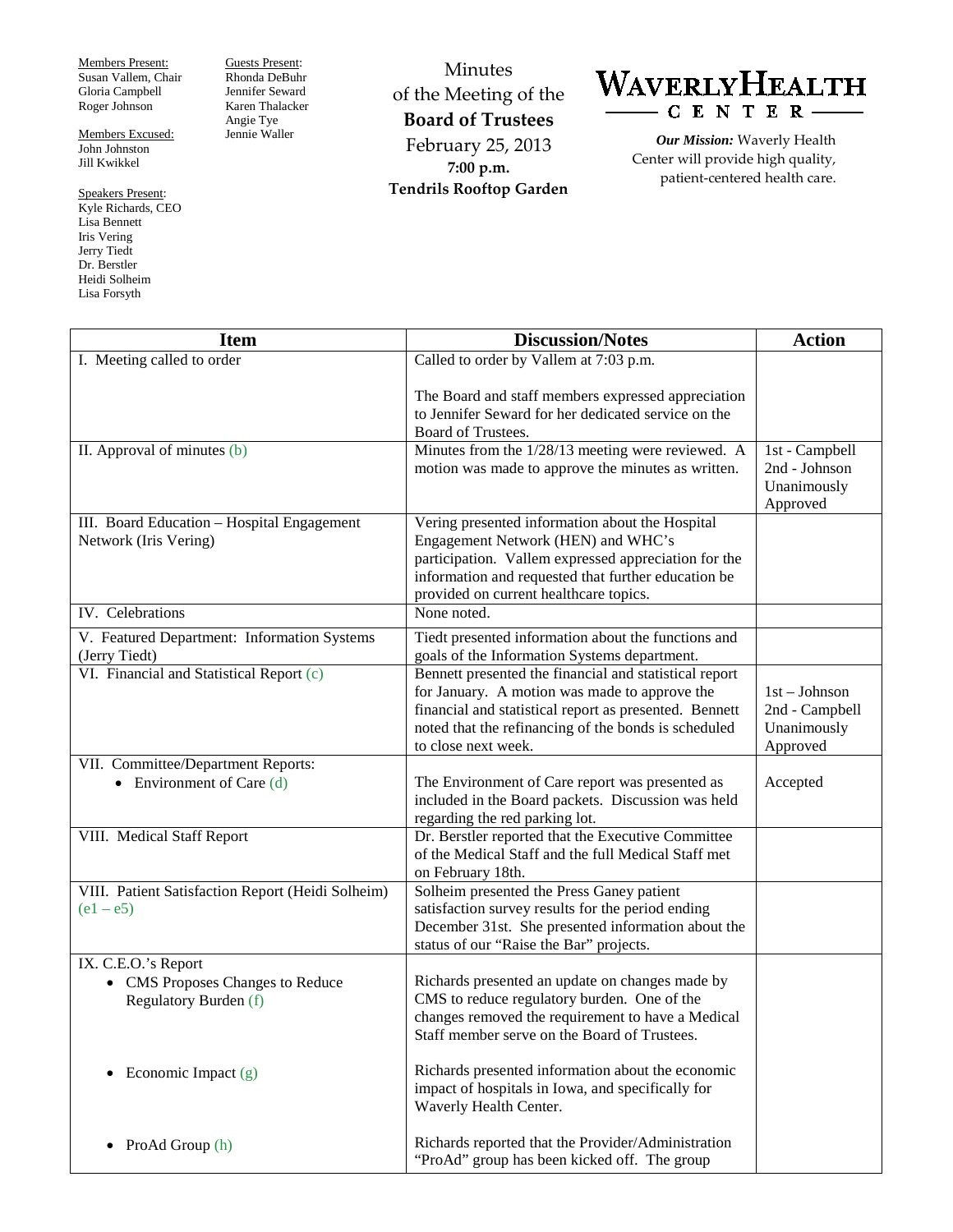|                                                                                                                                              | includes 10 providers along with administrative<br>personnel. They will meet once a month to provide<br>medical staff input on strategic issues.                                                                                                                                      |                                 |
|----------------------------------------------------------------------------------------------------------------------------------------------|---------------------------------------------------------------------------------------------------------------------------------------------------------------------------------------------------------------------------------------------------------------------------------------|---------------------------------|
| Pain Clinic<br>$\bullet$                                                                                                                     | Richards reported that our visiting specialist pain<br>clinic is scheduled to start on March 20 <sup>th</sup> . They will<br>have clinic on campus on the 1 <sup>st</sup> and 3 <sup>rd</sup> Wednesday<br>afternoons.                                                                |                                 |
| Dr. Otoadese<br>$\bullet$                                                                                                                    | Richards reported that Dr. Otoadese will be starting a<br>vascular and vein clinic at the end of March. He is<br>already doing stent placement reevaluation<br>ultrasounds here.                                                                                                      |                                 |
| Psychiatry<br>$\bullet$                                                                                                                      | Richards reported that Dr. Ann Rathe has been hired<br>to provide psychiatry services. She will be located in<br>the Women's Clinic and will start her employment<br>on April 29 <sup>th</sup> .                                                                                      |                                 |
| RFP for Short & Long Range Facility<br>$\bullet$<br>Planning (i)                                                                             | Richards reported that a Request for Proposals for<br>short & long range facility planning was sent out to<br>15 architectural firms, including local and Planetree<br>recommended firms. 8 of the firms are scheduled for<br>a site visit. RFP's are due on March 15 <sup>th</sup> . |                                 |
| <b>CCNO</b> Update                                                                                                                           | Richards presented an update on the CCNO hiring<br>process.                                                                                                                                                                                                                           |                                 |
| X. Old Business                                                                                                                              |                                                                                                                                                                                                                                                                                       |                                 |
| • RCI Update                                                                                                                                 | Richards reported that providers have been satisfied<br>with the turn-around time on reads from RCI. He<br>noted that RCI is anxious to expand radiology<br>services offered here.                                                                                                    |                                 |
| XI. New Business                                                                                                                             |                                                                                                                                                                                                                                                                                       |                                 |
| • Request for Privileges:<br>• James Poock, MD - Courtesy, Family<br>Practice, NE Iowa Family Practice<br>Center                             | Privileging items were presented as individually<br>listed at left. All files have been reviewed by the<br>Executive Committee of the Medical Staff. The<br>Executive Committee recommends approval. A<br>motion was made to approve all privileging items as                         | 1st - Campbell<br>2nd - Johnson |
| Change of Status - Consulting to Courtesy:<br>• Eromosele Otoadese, MD - Courtesy,<br>Cardiovascular Medicine, Provisional,<br><b>NICTSC</b> | individually considered and recommended by the<br>Executive Committee of the Medical Staff.                                                                                                                                                                                           | Unanimously<br>Approved         |
| Change of Status – Provisional to Regular:<br>Kent Nickell, $MD$ – Consulting,<br>Pathology, IHS                                             |                                                                                                                                                                                                                                                                                       |                                 |
| • Danielle Bakewell, ARNP - Consulting,<br>Family Practice, WHC<br>• Debanik Chaudhuri, MD - Consulting,<br>Cardiology, CVMS                 |                                                                                                                                                                                                                                                                                       |                                 |
| Geri Edmonds, PA-C - Courtesy,<br>Orthopedics, Covenant<br>Tracy Elliott, ARNP - Active, Family                                              |                                                                                                                                                                                                                                                                                       |                                 |
| Practice, WHC<br>• Nathan Larson, DPM - Courtesy,<br>Podiatry, Cedar Valley Podiatry, PC                                                     |                                                                                                                                                                                                                                                                                       |                                 |
| ■ Himanshu Tandon, MD - Consulting,<br>Cardiology, CVMS                                                                                      |                                                                                                                                                                                                                                                                                       |                                 |
| Paula Vroman, OPA-C - Courtesy,<br>Orthopedics, Covenant                                                                                     |                                                                                                                                                                                                                                                                                       |                                 |
| Initial Appointment - Provisional:<br>$\bullet$                                                                                              |                                                                                                                                                                                                                                                                                       |                                 |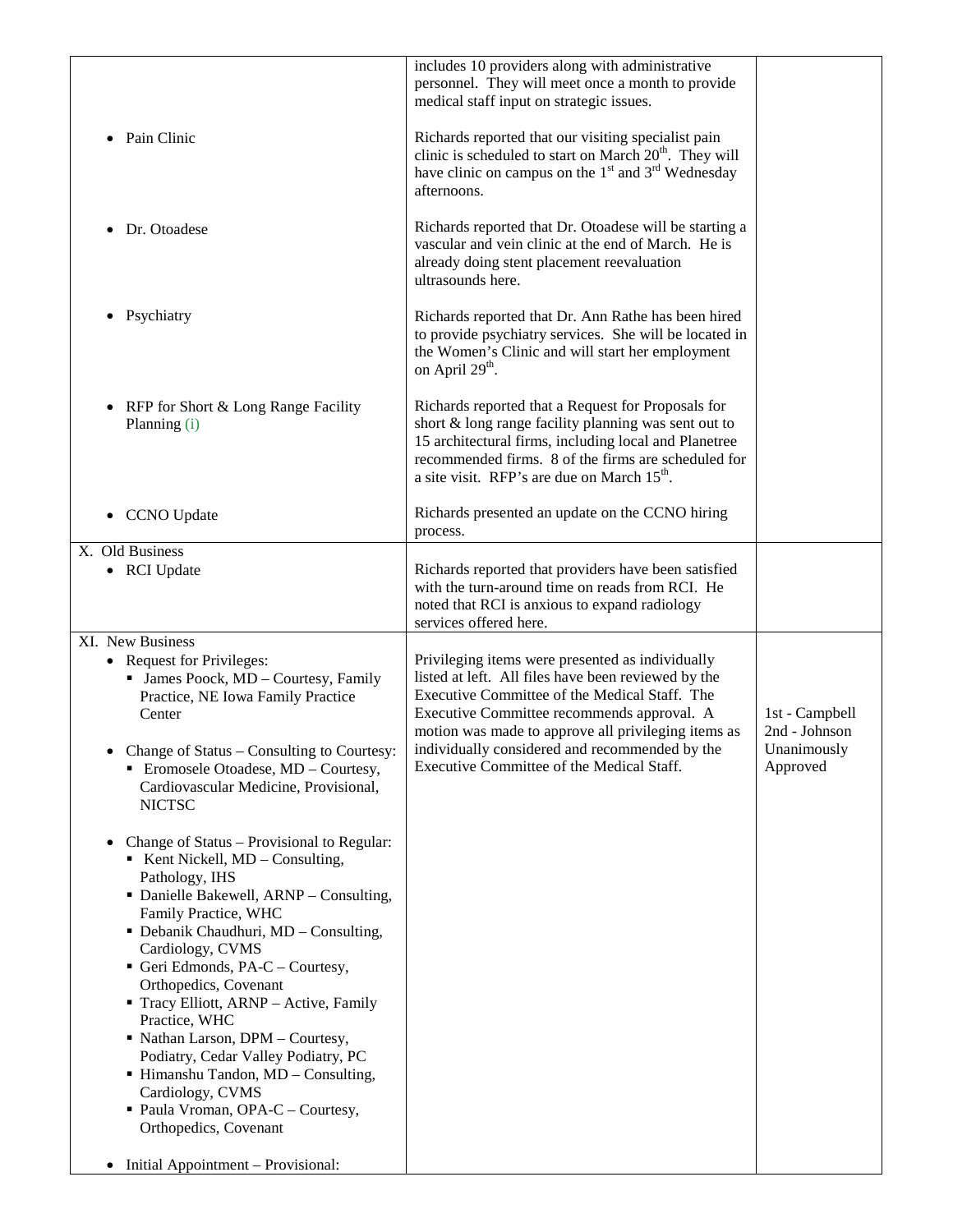| $\blacksquare$ Allyson Landphair, ARNP = Courtesy,<br><b>NICTSC</b><br>• Frank Hawkins, MD – Courtesy,<br><b>Interventional Pain Management, CVMS</b><br>Ashar Afzal, MD - Courtesy<br><b>Interventional Pain Management, CVMS</b><br>• David Smith, MD - Consulting,<br>Radiology, RCI<br>Reappointments to Medical Staff:<br>• Sant M.S. Hayreh, MD - Consulting,<br>Nephrology, Midwest Sleep Services<br>• Shannon Hull, PA-C, Active, Family<br>Practice, WHC<br>$\blacksquare$ Phillip Lee, MD – Consulting,<br>Otolaryngology, Midwest Sleep Services<br>$\blacksquare$ Ahsan Maqsood, MD – Consulting,<br>Cardiology, Covenant<br>• Rajinder Verma, MD - Consulting,<br>Neurology, Midwest Sleep Services<br>• John Zehr, MD - Active, Emergency<br>Medicine, WHC<br>Privilege Revisions:<br>Eromosele Otoadese, MD - Courtesy,<br>٠<br>Cardiovascular Medicine, Provisional,<br><b>NICTSC</b> |                                                                                                                                                                                                                                                                                                                                                                                                                                   |                                                                        |
|--------------------------------------------------------------------------------------------------------------------------------------------------------------------------------------------------------------------------------------------------------------------------------------------------------------------------------------------------------------------------------------------------------------------------------------------------------------------------------------------------------------------------------------------------------------------------------------------------------------------------------------------------------------------------------------------------------------------------------------------------------------------------------------------------------------------------------------------------------------------------------------------------------|-----------------------------------------------------------------------------------------------------------------------------------------------------------------------------------------------------------------------------------------------------------------------------------------------------------------------------------------------------------------------------------------------------------------------------------|------------------------------------------------------------------------|
| New Privilege Forms:<br>$\blacksquare$ Interventional Pain Management (j)<br>• Vascular Medicine $(k)$                                                                                                                                                                                                                                                                                                                                                                                                                                                                                                                                                                                                                                                                                                                                                                                                 | Richards presented new privilege forms for<br>Interventional Pain Management and Vascular<br>Medicine as included in the Board packets. The<br>forms have been reviewed and approved by the<br>Executive Committee of the Medical Staff. A<br>motion was made to approve the forms as presented.                                                                                                                                  | 1st - Johnson<br>2nd - Campbell<br>Unanimously<br>Approved             |
| New/Revised Policies & Procedures:<br>• Human Immunodeficiency Virus Testing<br>$\left( \mathrm{l}\right)$<br><b>Retired Policies:</b><br>Protocol for the Administration of<br><b>Epidural for OB Patients</b><br>• Protocol for the Administration of<br><b>Intrathecal Anesthesia for OB Patients</b><br>Infection Control Procedures During<br>Anesthesia<br>$\blacksquare$ Computer Downtime – Clinics<br>• Patient Access to Durable Medical<br>Equipment (DME)                                                                                                                                                                                                                                                                                                                                                                                                                                  | The revised policy listed at left was presented for<br>review as included in the Board packets. The policy<br>has been reviewed by the Executive Committee of<br>the Medical Staff and is recommended for approval.<br>The retired policies as listed at left have been<br>converted to standard operating procedures. A<br>motion was made to approve the policy as written,<br>and the retirement of the policies as presented. | 1st - Campbell<br>2nd - Johnson<br>Unanimously<br>Approved             |
| Board Policy Revision (m1 & m2)<br>٠                                                                                                                                                                                                                                                                                                                                                                                                                                                                                                                                                                                                                                                                                                                                                                                                                                                                   | Richard presented revisions to Board policy as<br>included in the Board packets. Discussion was held<br>regarding the proposed changes. A motion was<br>made to approve the revisions as presented.                                                                                                                                                                                                                               | 1st - Johnson<br>2nd - Campbell<br>Unanimously                         |
| Website Services Agreement (n1 $\&$ n2)                                                                                                                                                                                                                                                                                                                                                                                                                                                                                                                                                                                                                                                                                                                                                                                                                                                                | Richards and Solheim presented an agreement with<br>In10sity for website services. Discussion was held<br>regarding the agreement. A motion was made to<br>approve the agreement as presented.                                                                                                                                                                                                                                    | Approved<br>1st - Campbell<br>2nd - Johnson<br>Unanimously<br>Approved |